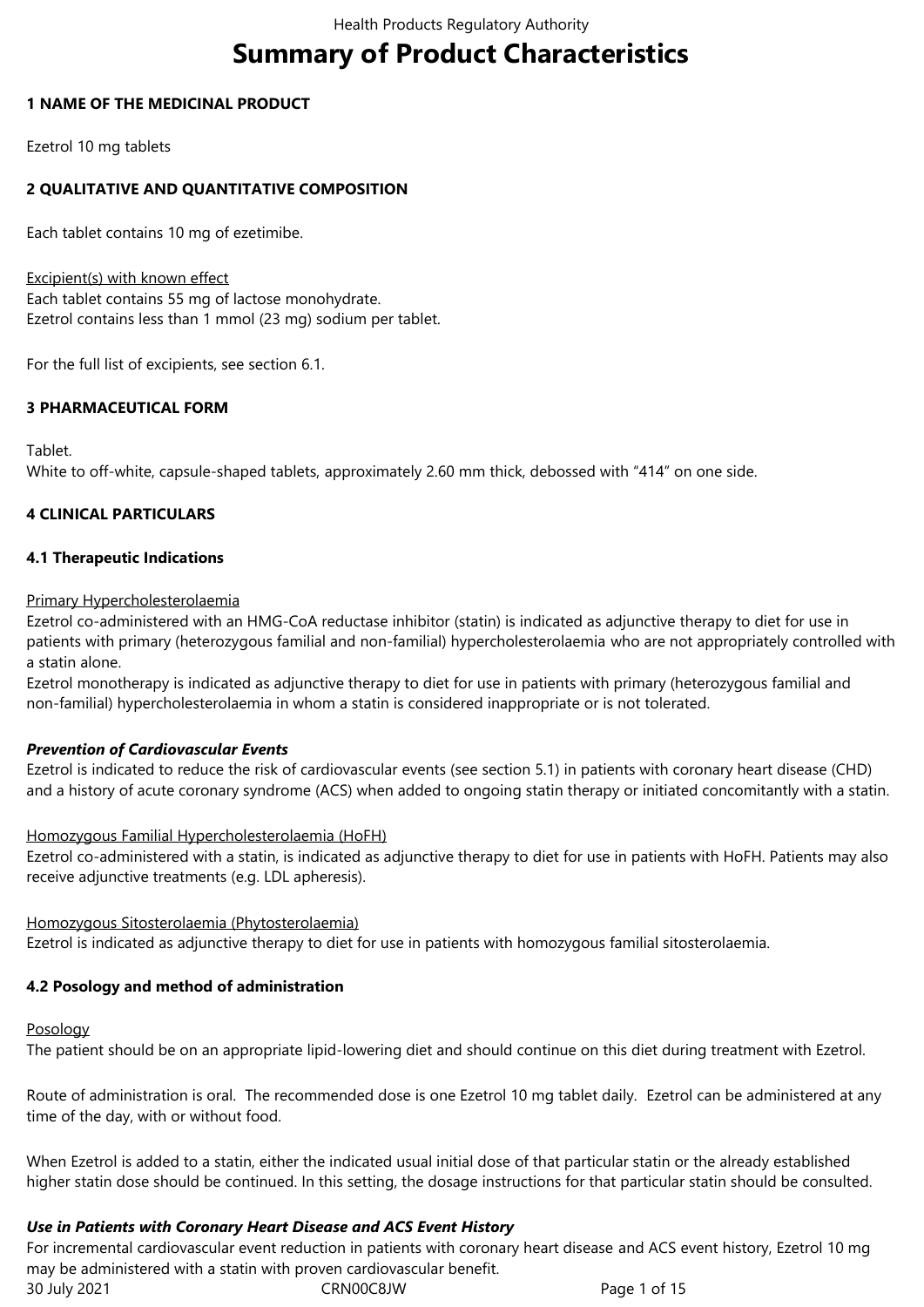# *Co-administration with bile acid sequestrants*

Dosing of Ezetrol should occur either ≥ 2 hours before or ≥ 4 hours after administration of a bile acid sequestrant.

# *Elderly*

No dosage adjustment is required for elderly patients (see section 5.2).

## *Paediatric population*

Initiation of treatment must be performed under review of a specialist.

Children and adolescents  $\geq 6$ : The safety and efficacy of ezetimibe in children aged 6 to 17 years has not been established. Current available data are described in sections 4.4, 4.8, 5.1 and 5.2 but no recommendation on a posology can be made.

When Ezetrol is administered with a statin, the dosage instructions for the statin in children should be consulted.

*Children <6 years: The safety and efficacy of Ezetimibe in children aged < 6 years has not been established. No data are available.*

## *Hepatic impairment*

No dosage adjustment is required in patients with mild hepatic impairment (Child‑Pugh score 5 to 6). Treatment with Ezetrol is not recommended in patients with moderate (Child-Pugh score 7 to 9) or severe (Child-Pugh score > 9) liver dysfunction (see sections 4.4 and 5.2).

#### *Renal impairment*

No dosage adjustment is required for renally impaired patients (see section 5.2).

# **4.3 Contraindications**

Hypersensitivity to the active substance or to any of the excipients listed in section 6.1.

When Ezetrol is co-administered with a statin, please refer to the SPC for that particular medicinal product.

Therapy with Ezetrol co-administered with a statin is contraindicated during pregnancy and lactation.

Ezetrol co-administered with a statin is contraindicated in patients with active liver disease or unexplained persistent elevations in serum transaminases.

# **4.4 Special warnings and precautions for use**

When Ezetrol is co-administered with a statin, please refer to the SPC for that particular medicinal product.

#### Liver Enzymes

In controlled co-administration trials in patients receiving Ezetrol with a statin, consecutive transaminase elevations (≥ 3 X the upper limit of normal [ULN]) have been observed. When Ezetrol is co-administered with a statin, liver function tests should be performed at initiation of therapy and according to the recommendations of the statin (see section 4.8).

In the IMProved Reduction of Outcomes: Vytorin Efficacy International Trial (IMPROVE-IT), 18,144 patients with coronary heart disease and ACS event history were randomised to receive ezetimibe/simvastatin 10/40 mg daily (n = 9,067) or simvastatin 40 mg daily (n = 9,077). During a median follow-up of 6.0 years, the incidence of consecutive elevations of transaminases (≥ 3 X ULN) was 2.5% for ezetimibe/simvastatin and 2.3% for simvastatin (see section 4.8).

In a controlled clinical study in which over 9,000 patients with chronic kidney disease were randomised to receive Ezetrol 10 mg combined with simvastatin 20 mg daily (n = 4,650) or placebo (n = 4,620) (median follow-up period of 4.9 years), the incidence of consecutive elevations of transaminases (> 3 X ULN) was 0.7% for Ezetrol combined with simvastatin and 0.6% for placebo (see section 4.8).

#### Skeletal Muscle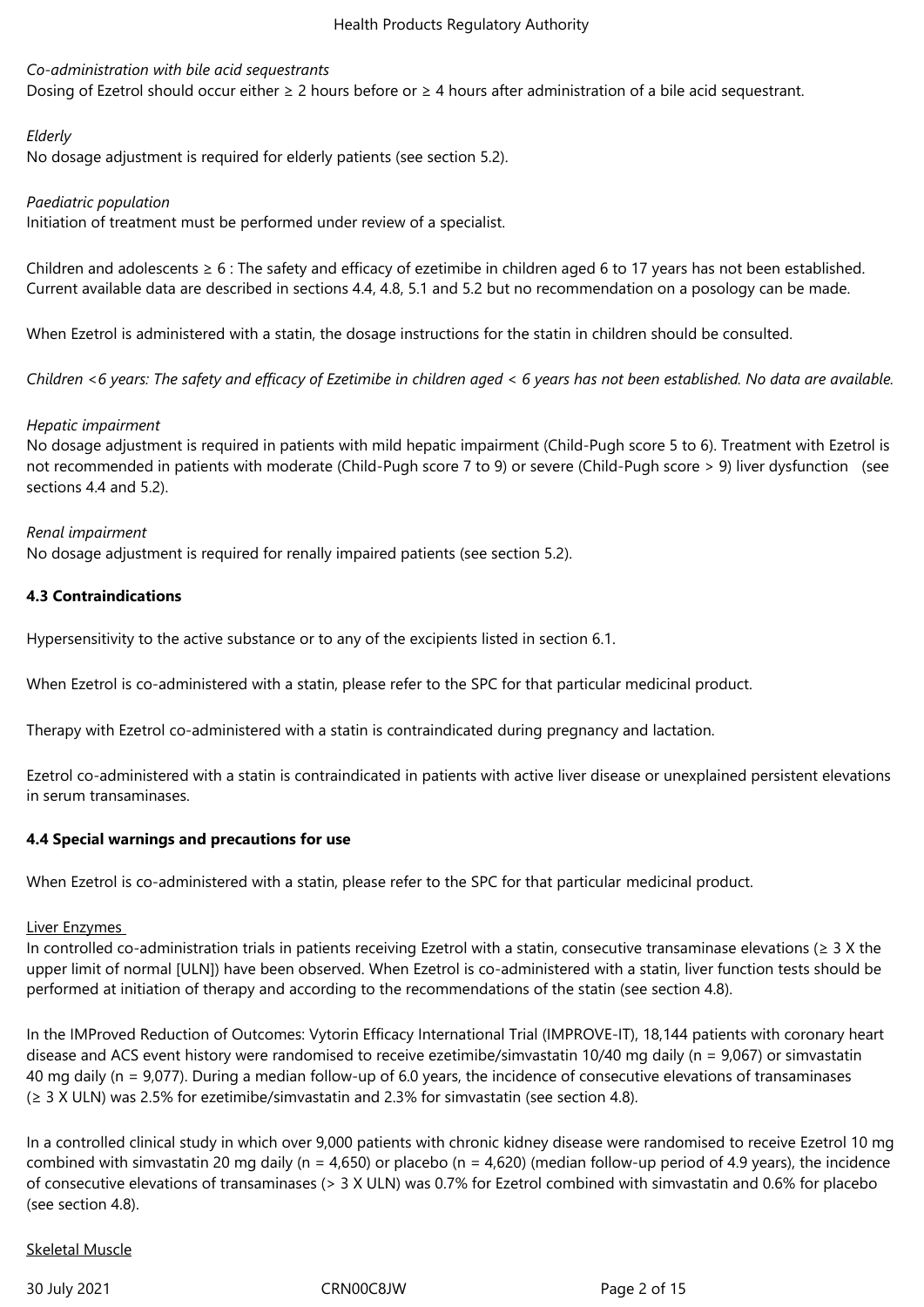In post-marketing experience with Ezetrol, cases of myopathy and rhabdomyolysis have been reported. Most patients who developed rhabdomyolysis were taking a statin concomitantly with Ezetrol. However, rhabdomyolysis has been reported very rarely with Ezetrol monotherapy and very rarely with the addition of Ezetrol to other agents known to be associated with increased risk of rhabdomyolysis. If myopathy is suspected based on muscle symptoms or is confirmed by a creatine phosphokinase (CPK) level > 10 times the ULN, Ezetrol, any statin, and any of these other agents that the patient is taking concomitantly should be immediately discontinued. All patients starting therapy with Ezetrol should be advised of the risk of myopathy and told to report promptly any unexplained muscle pain, tenderness or weakness (see section 4.8).

In IMPROVE-IT, 18,144 patients with coronary heart disease and ACS event history were randomised to receive ezetimibe/simvastatin 10/40 mg daily (n=9,067) or simvastatin 40 mg daily (n=9,077). During a median follow-up of 6.0 years, the incidence of myopathy was 0.2% for ezetimibe/simvastatin and 0.1% for simvastatin, where myopathy was defined as unexplained muscle weakness or pain with a serum CK ≥ 10 times ULN or two consecutive observations of CK ≥ 5 and < 10 times ULN. The incidence of rhabdomyolysis was 0.1% for ezetimibe/simvastatin and 0.2% for simvastatin, where rhabdomyolysis was defined as unexplained muscle weakness or pain with a serum CK ≥ 10 times ULN with evidence of renal injury, ≥ 5 times ULN and < 10 times ULN on two consecutive occasions with evidence of renal injury or CK ≥ 10,000 IU/L without evidence of renal injury (see section 4.8).

In a clinical trial in which over 9,000 patients with chronic kidney disease were randomised to receive Ezetrol 10 mg combined with simvastatin 20 mg daily (n = 4,650) or placebo (n = 4,620) (median follow-up 4.9 years), the incidence of myopathy/rhabdomyolysis was 0.2% for Ezetrol combined with simvastatin and 0.1% for placebo (see section 4.8).

#### Hepatic impairment

Due to the unknown effects of the increased exposure to ezetimibe in patients with moderate or severe hepatic impairment, Ezetrol is not recommended (see section 5.2).

#### Paediatric population

Efficacy and safety of Ezetrol in patients 6 to10 years of agewith heterozygous familial or non-familial hypercholesterolaemia have been evaluated in a 12-week placebo-controlled clinical trial. Effects of ezetimibe for treatment periods > 12 weeks have not been studied in this age group (see sections 4.2, 4.8, 5.1 and 5.2).

Ezetrol has not been studied in patients younger than 6 years of age (see sections 4.2 and 4.8).

Efficacy and safety of Ezetrol co-administered with simvastatin in patients 10 to 17 years of agewith heterozygous familial hypercholesterolaemia have been evaluated in a controlled clinical trial in adolescent boys (Tanner Stage II or above) and in girls who were at least one year post-menarche.

In this limited controlled study, there was generally no detectable effect on growth or sexual maturation in the adolescent boys or girls, or any effect on menstrual cycle length in girls. However, the effects of ezetimibe for a treatment period > 33 weeks on growth and sexual maturation have not been studied (see sections 4.2 and 4.8).

The safety and efficacy of Ezetrol co-administered with doses of simvastatin above 40 mg daily have not been studied in paediatric patients 10 to 17 years of age.

The safety and efficacy of Ezetrol co-administered with simvastatin have not been studied in paediatric patients < 10 years of age (see sections 4.2 and 4.8).

The long-term efficacy of therapy with Ezetrol in patients below 17 years of age to reduce morbidity and mortality in adulthood has not been studied.

#### Fibrates

The safety and efficacy of Ezetrol administered with fibrates have not been established.

If cholelithiasis is suspected in a patient receiving Ezetrol and fenofibrate, gallbladder investigations are indicated and this therapy should be discontinued (see sections 4.5 and 4.8).

#### Ciclosporin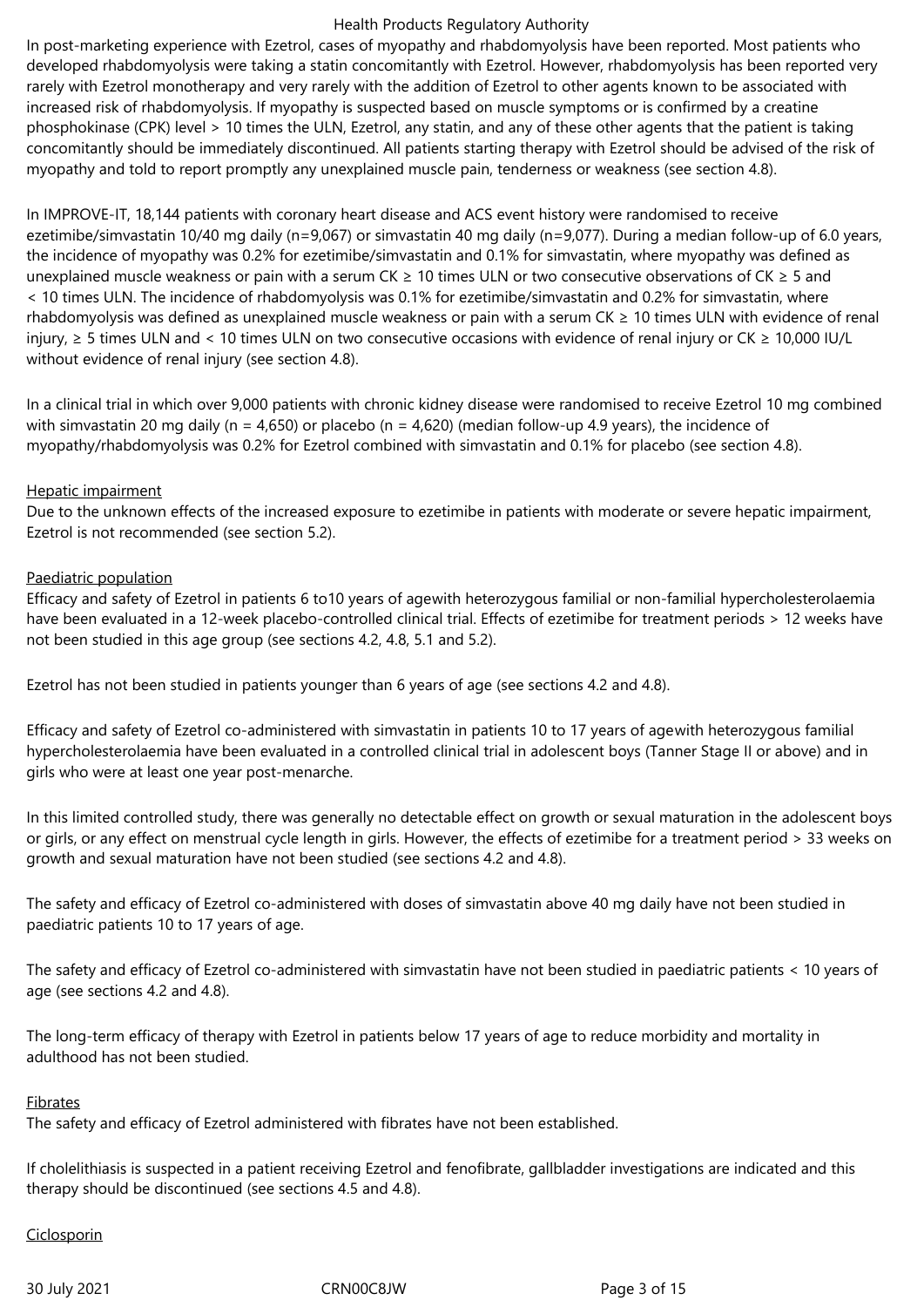Caution should be exercised when initiating Ezetrol in the setting of ciclosporin. Ciclosporin concentrations should be monitored in patients receiving Ezetrol and ciclosporin (see section 4.5).

#### **Anticoagulants**

If Ezetrol is added to warfarin, another coumarin anticoagulant, or fluindione, the International Normalised Ratio (INR) should be appropriately monitored (see section 4.5).

#### Excipient

Patients with rare hereditary problems of galactose intolerance, the Lapp lactase deficiency or glucose-galactose malabsorption should not take this medicine.

Ezetrol contains less than 1 mmol (23 mg) sodium per tablet, that is to say essentially sodium-free.

## **4.5 Interaction with other medicinal products and other forms of interactions**

In preclinical studies, it has been shown that ezetimibe does not induce cytochrome P450 drug metabolising enzymes. No clinically significant pharmacokinetic interactions have been observed between ezetimibe and drugs known to be metabolised by cytochromes P450 1A2, 2D6, 2C8, 2C9, and 3A4, or N-acetyltransferase.

In clinical interaction studies, ezetimibe had no effect on the pharmacokinetics of dapsone, dextromethorphan, digoxin, oral contraceptives (ethinyl estradiol and levonorgestrel), glipizide, tolbutamide, or midazolam during co-administration. Cimetidine, co-administered with ezetimibe, had no effect on the bioavailability of ezetimibe.

#### Antacids

Concomitant antacid administration decreased the rate of absorption of ezetimibe but had no effect on the bioavailability of ezetimibe. This decreased rate of absorption is not considered clinically significant.

## **Cholestyramine**

Concomitant cholestyramine administration decreased the mean area under the curve (AUC) of total ezetimibe (ezetimibe + ezetimibe-glucuronide) approximately 55%. The incremental low-density lipoprotein cholesterol (LDL-C) reduction due to adding Ezetrol to cholestyramine may be lessened by this interaction (see section 4.2).

#### Fibrates

In patients receiving fenofibrate and Ezetrol, physicians should be aware of the possible risk of cholelithiasis and gallbladder disease (see sections 4.4 and 4.8).

If cholelithiasis is suspected in a patient receiving Ezetrol and fenofibrate, gallbladder investigations are indicated and this therapy should be discontinued (see section 4.8).

Concomitant fenofibrate or gemfibrozil administration modestly increased total ezetimibe concentrations (approximately 1.5- and 1.7-fold respectively).

Co-administration of Ezetrol with other fibrates has not been studied.

Fibrates may increase cholesterol excretion into the bile, leading to cholelithiasis. In animal studies, ezetimibe sometimes increased cholesterol in the gallbladder bile but not in all species (see section 5.3). A lithogenic risk associated with the therapeutic use of Ezetrol cannot be ruled out.

#### **Statins**

No clinically significant pharmacokinetic interactions were seen when ezetimibe was co-administered with atorvastatin, simvastatin, pravastatin, lovastatin, fluvastatin, or rosuvastatin.

#### **Ciclosporin**

In a study of eight post-renal transplant patients with creatinine clearance of > 50 mL/minon a stable dose of ciclosporin, a single 10-mg dose of Ezetrol resulted in a 3.4-fold (range 2.3- to 7.9-fold) increase in the mean AUC for total ezetimibe compared to a healthy control population, receiving ezetimibe alone, from another study (n = 17). In a different study, a renal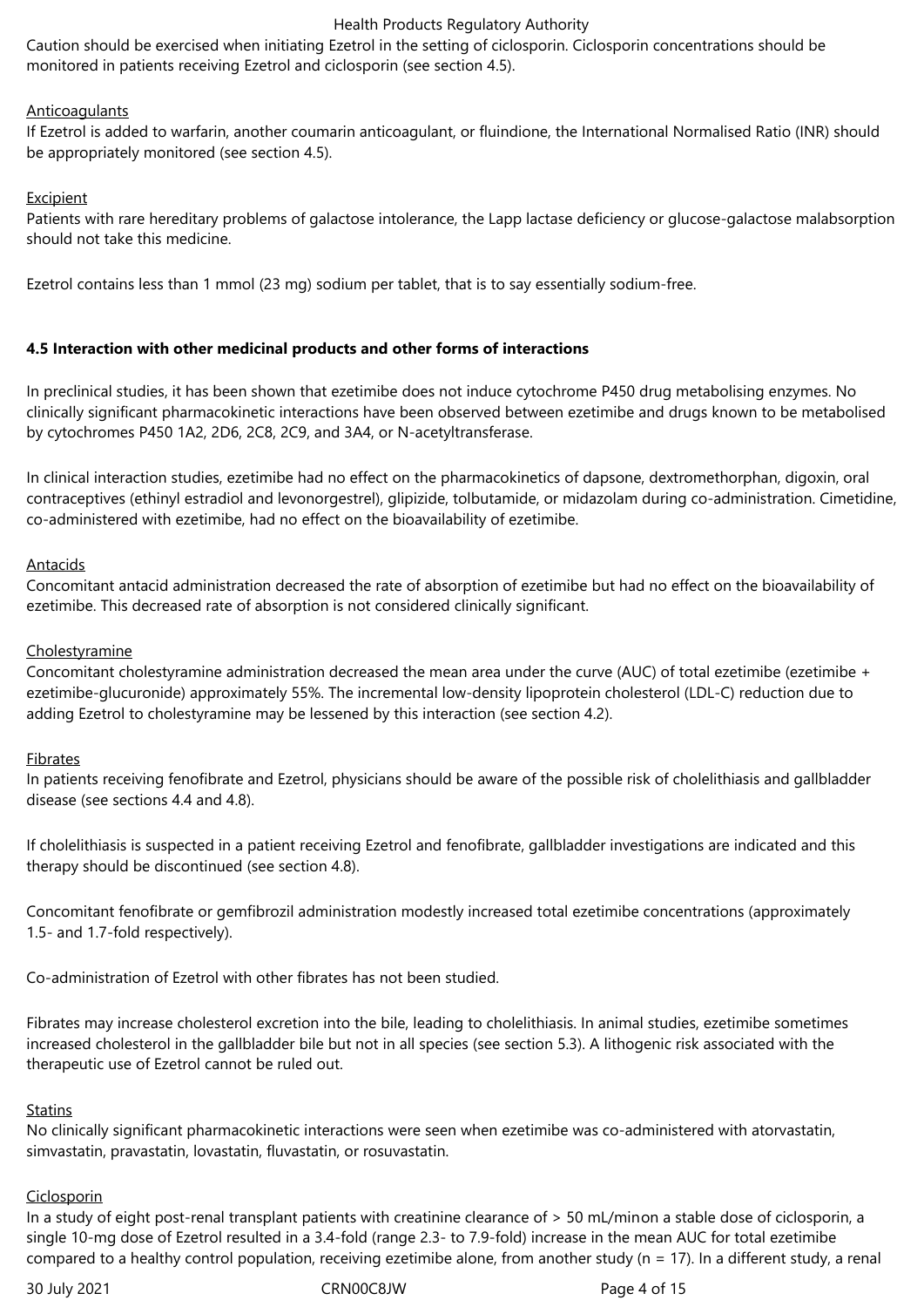transplant patient with severe renal impairment who was receiving ciclosporin and multiple other medications demonstrated a 12‑fold greater exposure to total ezetimibe compared to concurrent controls receiving ezetimibe alone. In a two-period crossover study in twelve healthy subjects, daily administration of 20 mg ezetimibe for 8 days with a single 100‑mg dose of ciclosporin on Day 7 resulted in a mean 15% increase in ciclosporin AUC (range 10% decrease to 51% increase) compared to a single 100‑mg dose of ciclosporin alone. A controlled study on the effect of co-administered ezetimibe on ciclosporin exposure in renal transplant patients has not been conducted. Caution should be exercised when initiating Ezetrol in the setting of ciclosporin. Ciclosporin concentrations should be monitored in patients receiving Ezetrol and ciclosporin (see section 4.4).

## Anticoagulants

Concomitant administration of ezetimibe (10 mg once daily) had no significant effect on bioavailability of warfarin and prothrombin time in a study of twelve healthy adult males. However, there have been post-marketing reports of increased International Normalised Ratio (INR) in patients who had Ezetrol added to warfarin or fluindione. If Ezetrol is added to warfarin, another coumarin anticoagulant, or fluindione, INR should be appropriately monitored (see section 4.4).

## Paediatric population

Interaction studies have only been performed in adults.

## **4.6 Fertility, pregnancy and lactation**

Ezetrol co-administered with a statin is contraindicated during pregnancy and lactation (see section 4.3), please refer to the SPC for that particular statin.

## Pregnancy

Ezetrol should be given to pregnant women only if clearly necessary. No clinical data are available on the use of Ezetrol during pregnancy. Animal studies on the use of ezetimibe in monotherapy have shown no evidence of direct or indirect harmful effects on pregnancy, embryofoetal development, birth or postnatal development (see section 5.3).

## Lactation

Ezetrol should not be used during lactation. Studies on rats have shown that ezetimibe is secreted into breast milk. It is not known if ezetimibe is secreted into human breast milk.

#### Fertility

No clinical trial data are available on the effects of ezetimibe on human fertility. Ezetimibe had no effect on the fertility of male or female rats (see section 5.3).

#### **4.7 Effects on ability to drive and use machines**

No studies on the effects on the ability to drive and use machines have been performed. However, when driving vehicles or operating machines, it should be taken into account that dizziness has been reported.

# **4.8 Undesirable effects**

Tabulated list of adverse reactions (clinical studies and post-marketing experience)

In clinical studies of up to 112 weeks duration, Ezetrol 10 mg daily was administered alone in 2,396 patients, with a statin in 11,308 patients or with fenofibrate in 185 patients. Adverse reactions were usually mild and transient. The overall incidence of side effects was similar between Ezetrol and placebo. Similarly, the discontinuation rate due to adverse experiences was comparable between Ezetrol and placebo.

Ezetrol administered alone or co-administered with a statin:

The following adverse reactions were observed in patients treated with Ezetrol ( $n = 2,396$ ) and at a greater incidence than placebo (n = 1,159) or in patients treated with Ezetrol co-administered with a statin (n = 11,308) and at a greater incidence than statin administered alone (n = 9,361). Post-marketing Adverse reactions were derived from reports containing Ezetrol either administered alone or with a statin. Adverse reactions observed in clinical studies of Ezetrol (as a monotherapy or co-administered with a statin) or Ezetrol reported from post-marketing use either administered alone or with a statin are listed in Table 1. These reactions are presented by system organ class and by frequency.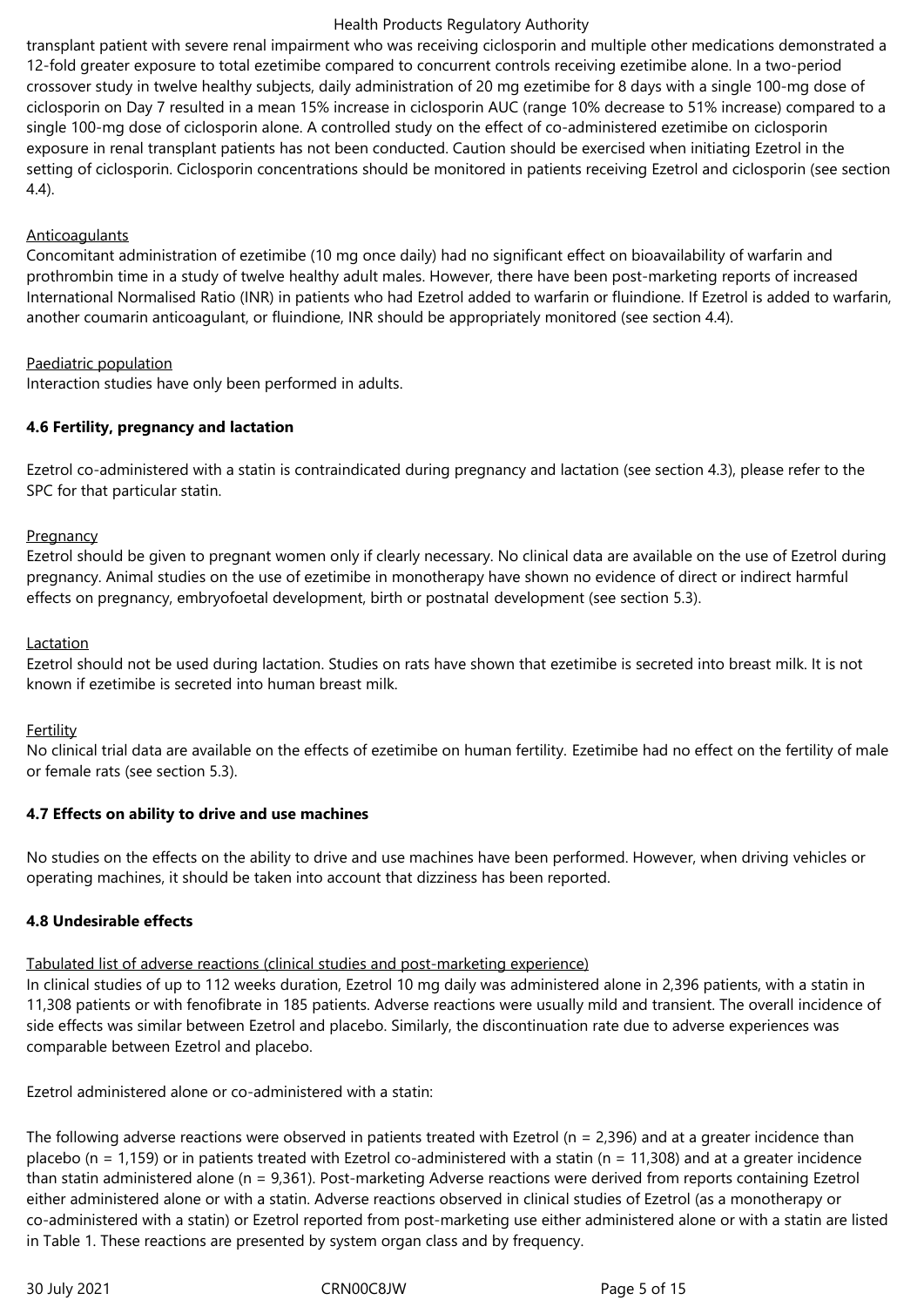Frequencies are defined as: very common (≥1/10); common (≥1/100 to <1/10); uncommon (≥1/1,000 to <1/100); rare (≥1/10,000 to <1/1,000), very rare (<1/10,000), and not known (cannot be estimated from the available data).

| Table 1                                                     |                                                                                          |  |  |  |  |  |
|-------------------------------------------------------------|------------------------------------------------------------------------------------------|--|--|--|--|--|
| <b>Adverse Reactions</b>                                    |                                                                                          |  |  |  |  |  |
| System organ class                                          | Adverse reaction                                                                         |  |  |  |  |  |
| Frequency                                                   |                                                                                          |  |  |  |  |  |
| <b>Blood and lymphatic system disorders</b>                 |                                                                                          |  |  |  |  |  |
| Not known                                                   | thrombocytopaenia                                                                        |  |  |  |  |  |
| Immune system disorders                                     |                                                                                          |  |  |  |  |  |
| Not known                                                   | hypersensitivity; including rash; urticaria; anaphylaxis and<br>angio-oedema             |  |  |  |  |  |
| <b>Metabolism and nutrition disorders</b>                   |                                                                                          |  |  |  |  |  |
| Uncommon                                                    | decreased appetite                                                                       |  |  |  |  |  |
| <b>Psychiatric disorders</b>                                |                                                                                          |  |  |  |  |  |
| Not known                                                   | depression                                                                               |  |  |  |  |  |
| Nervous system disorders                                    |                                                                                          |  |  |  |  |  |
| Common                                                      | headache                                                                                 |  |  |  |  |  |
| Uncommon                                                    | paraesthesia                                                                             |  |  |  |  |  |
| Not known                                                   | dizziness                                                                                |  |  |  |  |  |
| <b>Vascular disorders</b>                                   |                                                                                          |  |  |  |  |  |
| Uncommon                                                    | hot flush; hypertension                                                                  |  |  |  |  |  |
| Respiratory, thoracic and mediastinal disorders             |                                                                                          |  |  |  |  |  |
| Uncommon                                                    | cough                                                                                    |  |  |  |  |  |
| Not known                                                   | dyspnoea                                                                                 |  |  |  |  |  |
| <b>Gastrointestinal disorders</b>                           |                                                                                          |  |  |  |  |  |
| Common                                                      | abdominal pain; diarrhoea; flatulence                                                    |  |  |  |  |  |
| Uncommon                                                    | dyspepsia; gastrooesophageal reflux disease; nausea; dry mouth;<br>gastritis             |  |  |  |  |  |
| Not known                                                   | pancreatitis; constipation                                                               |  |  |  |  |  |
| <b>Hepatobiliary disorders</b>                              |                                                                                          |  |  |  |  |  |
| Not known                                                   | hepatitis; cholelithiasis; cholecystitis                                                 |  |  |  |  |  |
| Skin and subcutaneous tissue disorders                      |                                                                                          |  |  |  |  |  |
| Uncommon                                                    | pruritus; rash; urticaria                                                                |  |  |  |  |  |
| Not known                                                   | erythema multiforme                                                                      |  |  |  |  |  |
| Musculoskeletal and connective tissue disorders             |                                                                                          |  |  |  |  |  |
| Common                                                      | myalgia                                                                                  |  |  |  |  |  |
| Uncommon                                                    | arthralgia; muscle spasms; neck pain; back pain; muscular weakness;<br>pain in extremity |  |  |  |  |  |
| Not known                                                   | myopathy/rhabdomyolysis (see section 4.4)                                                |  |  |  |  |  |
| <b>General disorders and administration site conditions</b> |                                                                                          |  |  |  |  |  |
| Common                                                      | fatigue                                                                                  |  |  |  |  |  |
| Uncommon                                                    | chest pain; pain; asthenia; oedema peripheral                                            |  |  |  |  |  |
| <b>Investigations</b>                                       |                                                                                          |  |  |  |  |  |
| Common                                                      | ALT and/or AST increased                                                                 |  |  |  |  |  |
| Uncommon                                                    | blood CPK increased; gamma-glutamyltransferase increased; liver                          |  |  |  |  |  |
|                                                             | function test abnormal                                                                   |  |  |  |  |  |

Ezetrol co-administered with fenofibrate

Gastrointestinal disorders: abdominal pain (common)

In a multicentre, double-blind, placebo-controlled, clinical study in patients with mixed hyperlipidaemia, 625 patients were treated for up to 12 weeks and 576 patients for up to 1 year. In this study, 172 patients treated with Ezetrol and fenofibrate completed 12 weeks of therapy, and 230 patients treated with Ezetrol and fenofibrate (including 109 who received Ezetrol alone for the first 12 weeks) completed 1 year of therapy. This study was not designed to compare treatment groups for infrequent events. Incidence rates (95% CI) for clinically important elevations (> 3 X ULN, consecutive) in serum transaminases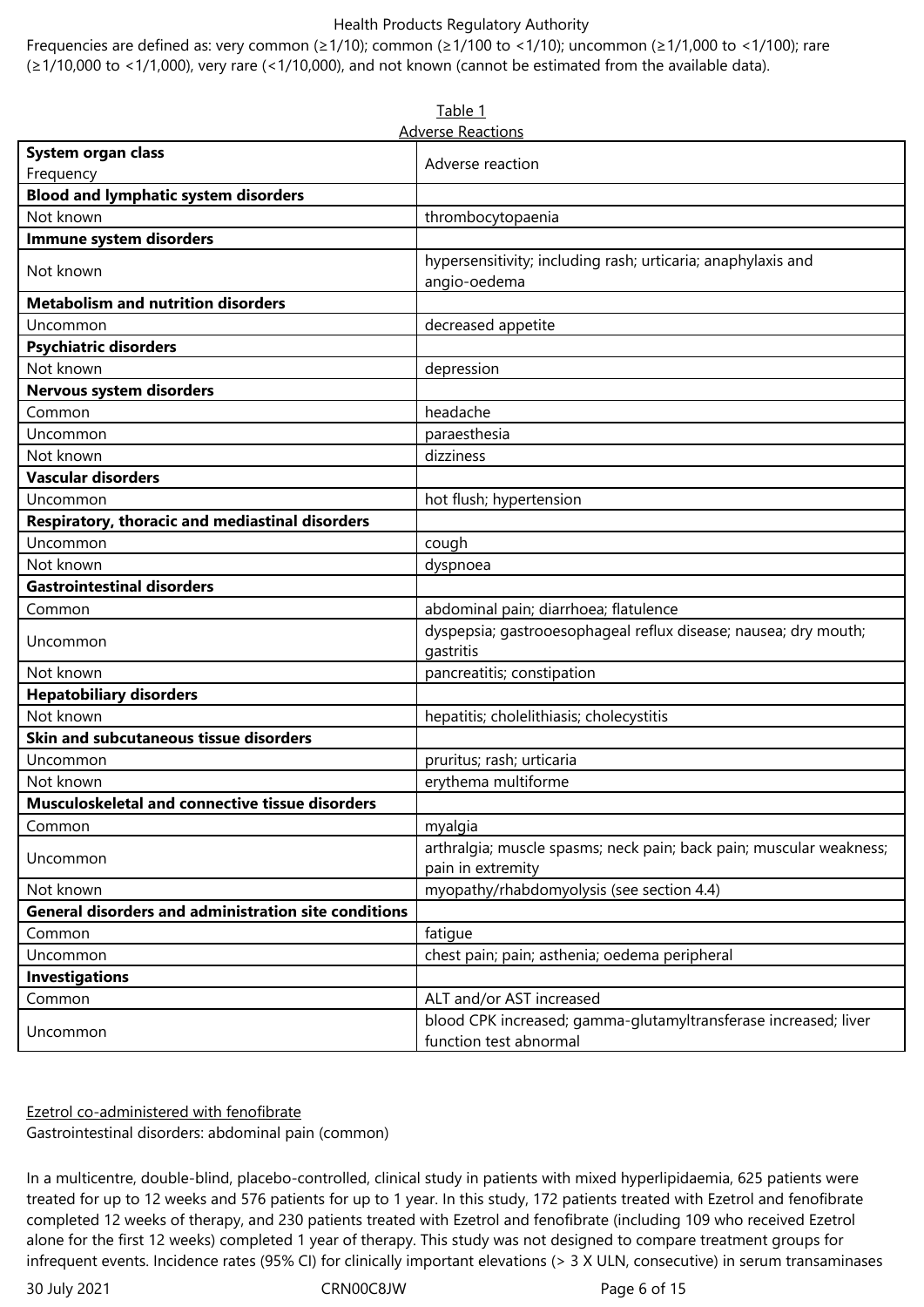were 4.5% (1.9, 8.8) and 2.7% (1.2, 5.4) for fenofibrate monotherapy and Ezetrol co-administered with fenofibrate, respectively, adjusted for treatment exposure. Corresponding incidence rates for cholecystectomy were 0.6% (0.0, 3.1) and 1.7% (0.6, 4.0) for fenofibrate monotherapy and Ezetrol co-administered with fenofibrate, respectively (see sections 4.4 and 4.5).

# Paediatric (6 to 17 years of age) Patients

In a study involving paediatric (6 to 10 years of age) patients with heterozygous familial or non‑familial hypercholesterolaemia (n = 138), elevations of ALT and/or AST ( $\geq$  3 X ULN, consecutive) were observed in 1.1% (1 patient) of the ezetimibe patients compared to 0% in the placebo group. There were no elevations of CPK (≥ 10 X ULN). No cases of myopathy were reported.

In a separate study involving adolescent (10 to 17 years of age) patients with heterozygous familial hypercholesterolaemia (n = 248), elevations of ALT and/or AST (≥ 3 X ULN, consecutive) were observed in 3% (4 patients) of the ezetimibe/simvastatin patients compared to 2% (2 patients) in the simvastatin monotherapy group; these figures were respectively 2% (2 patients) and 0% for elevation of CPK ( $\geq$  10 X ULN). No cases of myopathy were reported.

These trials were not suited for comparison of rare adverse drug reactions.

#### Patients with Coronary Heart Disease and ACS Event History

In the IMPROVE-IT study(see section 5.1), involving 18,144 patients treated with either ezetimibe/simvastatin 10/40 mg (n = 9,067; of whom 6% were uptitrated to ezetimibe/simvastatin 10/80 mg) or simvastatin 40 mg (n = 9,077; of whom 27% were uptitrated to simvastatin 80 mg), the safety profiles were similar during a median follow-up period of 6.0 years*.* Discontinuation rates due to adverse experiences were 10.6% for patients treated with ezetimibe/simvastatin and 10.1% for patients treated with simvastatin. The incidence of myopathy was 0.2% for ezetimibe/simvastatin and 0.1% for simvastatin, where myopathy was defined as unexplained muscle weakness or pain with a serum CK ≥ 10 times ULN or two consecutive observations of CK ≥ 5 and < 10 times ULN. The incidence of rhabdomyolysis was 0.1% for ezetimibe/simvastatin and 0.2% for simvastatin, where rhabdomyolysis was defined as unexplained muscle weakness or pain with a serum CK ≥ 10 times ULN with evidence of renal injury, ≥ 5 times ULN and < 10 times ULN on two consecutive occasions with evidence of renal injury or CK ≥ 10,000 IU/L without evidence of renal injury. The incidence of consecutive elevations of transaminases (≥ 3 X ULN) was 2.5% for ezetimibe/simvastatin and 2.3% for simvastatin (see section 4.4).Gallbladder-related adverse effects were reported in 3.1% vs 3.5% of patients allocated to ezetimibe/simvastatin and simvastatin, respectively. The incidence of cholecystectomy hospitalisations was 1.5% in both treatment groups. Cancer (defined as any new malignancy) was diagnosed during the trial in 9.4% vs 9.5%, respectively.

# Patients with Chronic Kidney Disease

In the Study of Heart and Renal Protection (SHARP) (see section 5.1), involving over 9,000 patients treated with a fixed dose combination of Ezetrol 10 mg with simvastatin 20 mg daily (n = 4,650) or placebo (n = 4,620), the safety profiles were comparable during a median follow-up period of 4.9 years. In this trial, only serious adverse events and discontinuations due to any adverse events were recorded. Discontinuation rates due to adverse events were comparable (10.4% in patients treated with Ezetrol combined with simvastatin, 9.8% in patients treated with placebo). The incidence of myopathy/rhabdomyolysis was 0.2% in patients treated with Ezetrol combined with simvastatin and 0.1% in patients treated with placebo. Consecutive elevations of transaminases (> 3X ULN) occurred in 0.7% of patients treated with Ezetrol combined with simvastatin compared with 0.6% of patients treated with placebo (see section 4.4). In this trial, there were no statistically significant increases in the incidence of pre-specified adverse events, including cancer (9.4% for Ezetrol combined with simvastatin, 9.5% for placebo), hepatitis, cholecystectomy or complications of gallstones or pancreatitis.

# Laboratory values:

In controlled clinical monotherapy trials, the incidence of clinically important elevations in serum transaminases (ALT and/or AST  $\geq$  3 X ULN, consecutive) was similar between Ezetrol (0.5%) and placebo (0.3%). In co-administration trials, the incidence was 1.3% for patients treated with Ezetrol co-administered with a statin and 0.4% for patients treated with a statin alone. These elevations were generally asymptomatic, not associated with cholestasis, and returned to baseline after discontinuation of therapy or with continued treatment (see section 4.4).

In clinical trials, CPK > 10 X ULN was reported for 4 of 1,674 (0.2%) patients administered Ezetrol alone vs 1 of 786 (0.1%) patients administered placebo, and for 1 of 917 (0.1%) patients co-administered Ezetrol and a statin vs 4 of 929 (0.4%) patients administered a statin alone. There was no excess of myopathy or rhabdomyolysis associated with Ezetrol compared with the relevant control arm (placebo or statin alone) (see section 4.4).

#### Reporting of suspected adverse reactions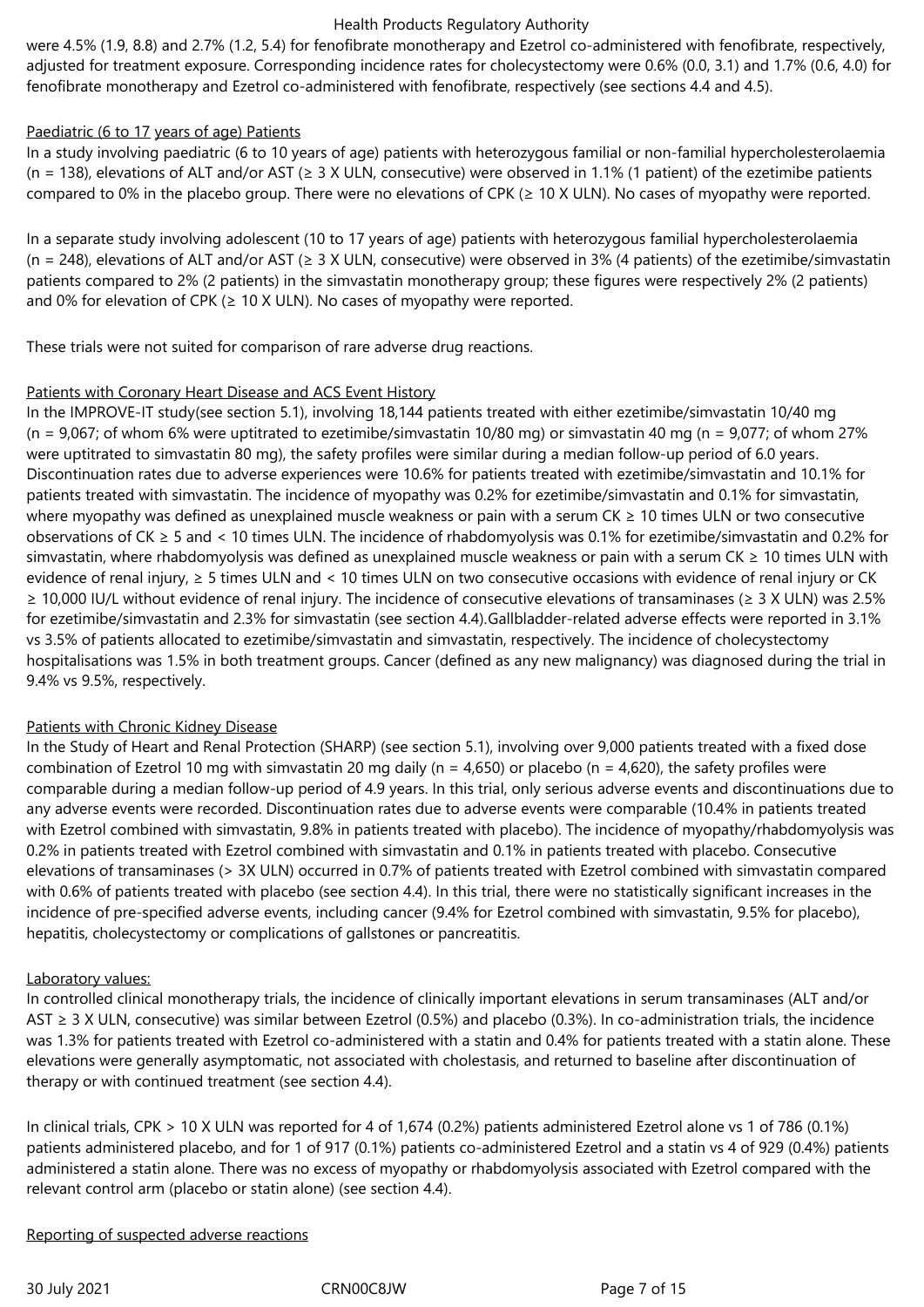Reporting suspected adverse reactions after authorisation of the medicinal product is important. It allows continued monitoring of the benefit/risk balance of the medicinal product. Healthcare professionals are asked to report any suspected adverse reactions via HPRA Pharmacovigilance Website: www.hpra.ie.

## **4.9 Overdose**

In clinical studies, administration of ezetimibe, 50 mg/day to 15 healthy subjects for up to 14 days, or 40 mg/day to 18 patients with primary hypercholesterolaemia for up to 56 days, was generally well tolerated. In animals, no toxicity was observed after single oral doses of 5000 mg/kg of ezetimibe in rats and mice and 3000 mg/kg in dogs.

A few cases of overdosage with Ezetrol have been reported; most have not been associated with adverse experiences. Reported adverse experiences have not been serious. In the event of an overdose, symptomatic and supportive measures should be employed.

## **5 PHARMACOLOGICAL PROPERTIES**

## **5.1 Pharmacodynamic properties**

Pharmacotherapeutic group: Other lipid modifying agents, ATC code: C10A X09

## Mechanism of action

Ezetrol is in a new class of lipid-lowering compounds that selectively inhibit the intestinal absorption of cholesterol and related plant sterols. Ezetrol is orally active and has a mechanism of action that differs from other classes of cholesterol‑reducing compounds (e.g. statins, bile acid sequestrants [resins], fibric acid derivatives, and plant stanols). The molecular target of ezetimibe is the sterol transporter, Niemann-Pick C1-Like 1 (NPC1L1), which is responsible for the intestinal uptake of cholesterol and phytosterols.

Ezetimibe localises at the brush border of the small intestine and inhibits the absorption of cholesterol, leading to a decrease in the delivery of intestinal cholesterol to the liver; statins reduce cholesterol synthesis in the liver and together these distinct mechanisms provide complementary cholesterol reduction. In a 2‑week clinical study in 18 hypercholesterolaemic patients, Ezetrol inhibited intestinal cholesterol absorption by 54%, compared with placebo.

#### Pharmacodynamic effects

A series of preclinical studies was performed to determine the selectivity of ezetimibe for inhibiting cholesterol absorption. Ezetimibe inhibited the absorption of  $[14C]$ -cholesterol with no effect on the absorption of triglycerides, fatty acids, bile acids, progesterone, ethinyl estradiol, or fat-soluble vitamins A and D.

Epidemiologic studies have established that cardiovascular morbidity and mortality vary directly with the level of total-C and LDL-C and inversely with the level of HDL-C.

Administration of Ezetrol with a statin is effective in reducing the risk of cardiovascular events in patients with coronary heart disease and ACS event history.

# Clinical efficacy and safety

In controlled clinical studies, Ezetrol either as monotherapy or co-administered with a statin significantly reduced total cholesterol (total-C), low-density lipoprotein cholesterol (LDL-C), apolipoprotein B (Apo B), and triglycerides (TG) and increased high-density lipoprotein cholesterol (HDL-C) in patients with hypercholesterolaemia.

#### *Primary Hypercholesterolaemia*

In a double-blind, placebo-controlled, 8-week study, 769 patients with hypercholesterolaemia already receiving statin monotherapy and not at National Cholesterol Education Program (NCEP) LDL-C goal (2.6 to 4.1 mmol/L [100 to 160 mg/dL], depending on baseline characteristics) were randomised to receive either Ezetrol 10 mg or placebo in addition to their on-going statin therapy.

30 July 2021 CRN00C8JW Page 8 of 15 Among statin-treated patients not at LDL-C goal at baseline (~82%), significantly more patients randomised to Ezetrol achieved their LDL-C goal at study endpoint compared to patients randomised to placebo, 72% and 19%, respectively. The corresponding LDL-C reductions were significantly different (25% and 4% for Ezetrol versus placebo, respectively). In addition, Ezetrol, added to on-going statin therapy, significantly decreased total‑C, Apo B, TG and increased HDL‑C, compared with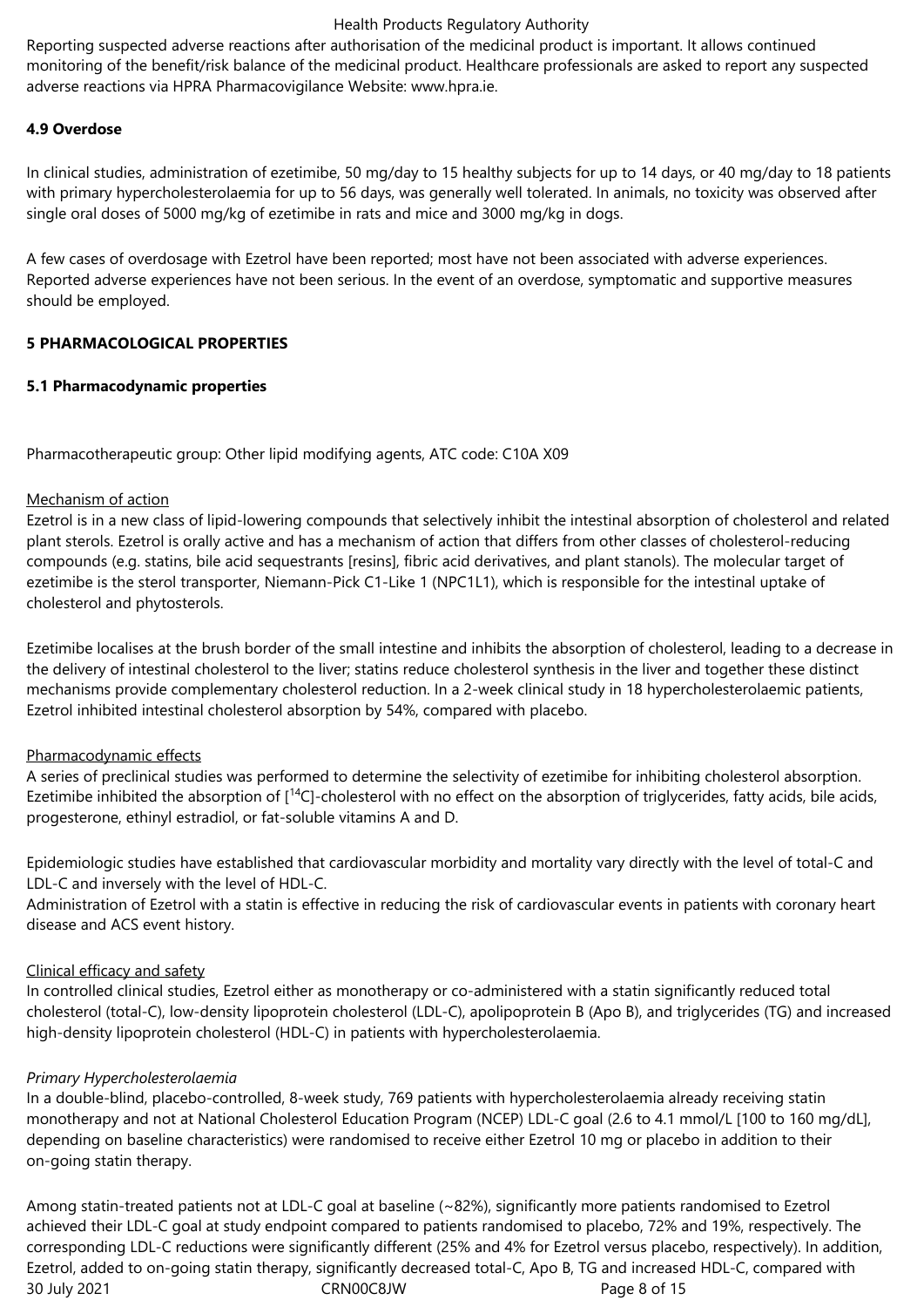placebo. Ezetrol or placebo added to statin therapy reduced median C-reactive protein by 10% or 0% from baseline, respectively.

In two, double-blind, randomised placebo-controlled, 12-week studies in 1,719 patients with primary hypercholesterolaemia, Ezetrol 10 mg significantly lowered total-C (13%), LDL-C (19%), Apo B (14%), and TG (8%) and increased HDL-C (3%) compared to placebo. In addition, Ezetrol had no effect on the plasma concentrations of fat-soluble vitamins A, D, and E, no effect on prothrombin time, and, like other lipid-lowering agents, did not impair adrenocortical steroid hormone production.

In a multicenter, double-blind, controlled clinical study (ENHANCE), 720 patients with heterozygous familial hypercholesterolaemia were randomised to receive ezetimibe 10 mg in combination with simvastatin 80 mg (n = 357) or simvastatin 80 mg (n = 363) for 2 years. The primary objective of the study was to investigate the effect of the ezetimibe/simvastatin combination therapy on carotid artery intima-media thickness (IMT) compared to simvastatin monotherapy. The impact of this surrogate marker on cardiovascular morbidity and mortality is still not demonstrated.

The primary endpoint, the change in the mean IMT of all six carotid segments, did not differ significantly ( $p = 0.29$ ) between the two treatment groups as measured by B-mode ultrasound. With ezetimibe 10 mg in combination with simvastatin 80 mg or simvastatin 80 mg alone, intima‑medial thickening increased by 0.0111 mm and 0.0058 mm, respectively, over the study's 2 year duration (baseline mean carotid IMT 0.68 mm and 0.69 mm respectively.

Ezetimibe 10 mg in combination with simvastatin 80 mg lowered LDL-C, total-C, Apo B, and TG significantly more than simvastatin 80 mg. The percent increase in HDL-C was similar for the two treatment groups. The adverse reactions reported for ezetimibe 10 mg in combination with simvastatin 80 mg were consistent with its known safety profile.

## *Paediatric population*

In a multicentre, double-blind, controlled study, 138 patients (59 boys and 79 girls), 6 to 10 years of age (mean age 8.3 years) with heterozygous familial or non-familial hypercholesterolaemia (HeFH) with baseline LDL-C levels between 3.74 and 9.92 mmol/L were randomised to either Ezetrol 10 mg or placebo for 12 weeks.

At week 12, Ezetrol significantly reduced total-C (-21% vs. 0%), LDL-C (-28% vs. -1%), Apo-B (‑22% vs. -1%), and non-HDL-C (-26% vs. 0%) compared to placebo. Results for the two treatment groups were similar for TG and HDL-C (-6% vs. +8%, and +2% vs. +1%, respectively).

In a multicentre, double-blind, controlled study, 142 boys (Tanner Stage II and above) and 106 postmenarchal girls, 10 to 17 years of age (mean age 14.2 years) with heterozygous familial hypercholesterolaemia (HeFH) with baseline LDL-C levels between 4.1 and 10.4 mmol/L were randomised to either Ezetrol 10 mg co-administered with simvastatin (10, 20 or 40 mg) or simvastatin (10, 20 or 40 mg) alone for 6 weeks, co-administered Ezetrol and 40 mg simvastatin or 40 mg simvastatin alone for the next 27 weeks, and open-label co-administered Ezetrol and simvastatin (10 mg, 20 mg, or 40 mg) for 20 weeks thereafter.

At Week 6, Ezetrol co-administered with simvastatin (all doses) significantly reduced total-C (38% vs 26%), LDL-C (49% vs 34%), Apo B (39% vs 27%), and non-HDL-C (47% vs 33%) compared to simvastatin (all doses) alone. Results for the two treatment groups were similar for TG and HDL-C (‑17% vs ‑12% and +7% vs +6%, respectively). At Week 33, results were consistent with those at Week 6 and significantly more patients receiving Ezetrol and 40 mg simvastatin (62%) attained the NCEP AAP ideal goal (< 2.8 mmol/L [110 mg/dL]) for LDL-C compared to those receiving 40 mg simvastatin (25%). At Week 53, the end of the open-label extension, the effects on lipid parameters were maintained.

The safety and efficacy ofEzetrol co-administered with doses of simvastatin above 40 mg daily have not been studied in paediatric patients 10 to 17 years of age. The safety and efficacy of Ezetrol co-administered with simvastatin have not been studied in paediatric patients < 10 years of age.

The long-term efficacy of therapy with Ezetrol in patients below 17 years of age to reduce morbidity and mortality in adulthood has not been studied.

# *Prevention of Cardiovascular Events*

The IMProved Reduction of Outcomes: Vytorin Efficacy International Trial (IMPROVE-IT) was a multicenter, randomised, double-blind, active-control study of 18,144 patients enrolled within 10 days of hospitalisation for acute coronary syndrome (ACS; either acute myocardial infarction [MI] or unstable angina [UA]). Patients had an LDL-C  $\leq$  125 mg/dL ( $\leq$  3.2 mmol/L) at the time of presentation with ACS if they had not been taking lipid-lowering therapy, or  $\leq 100$  mg/dL ( $\leq 2.6$  mmol/L) if they had been receiving lipid-lowering therapy. All patients were randomised in a 1:1 ratio to receive either ezetimibe/simvastatin 10/40 mg (n =  $9,067$ ) or simvastatin 40 mg (n =  $9,077$ ) and followed for a median of 6.0 years.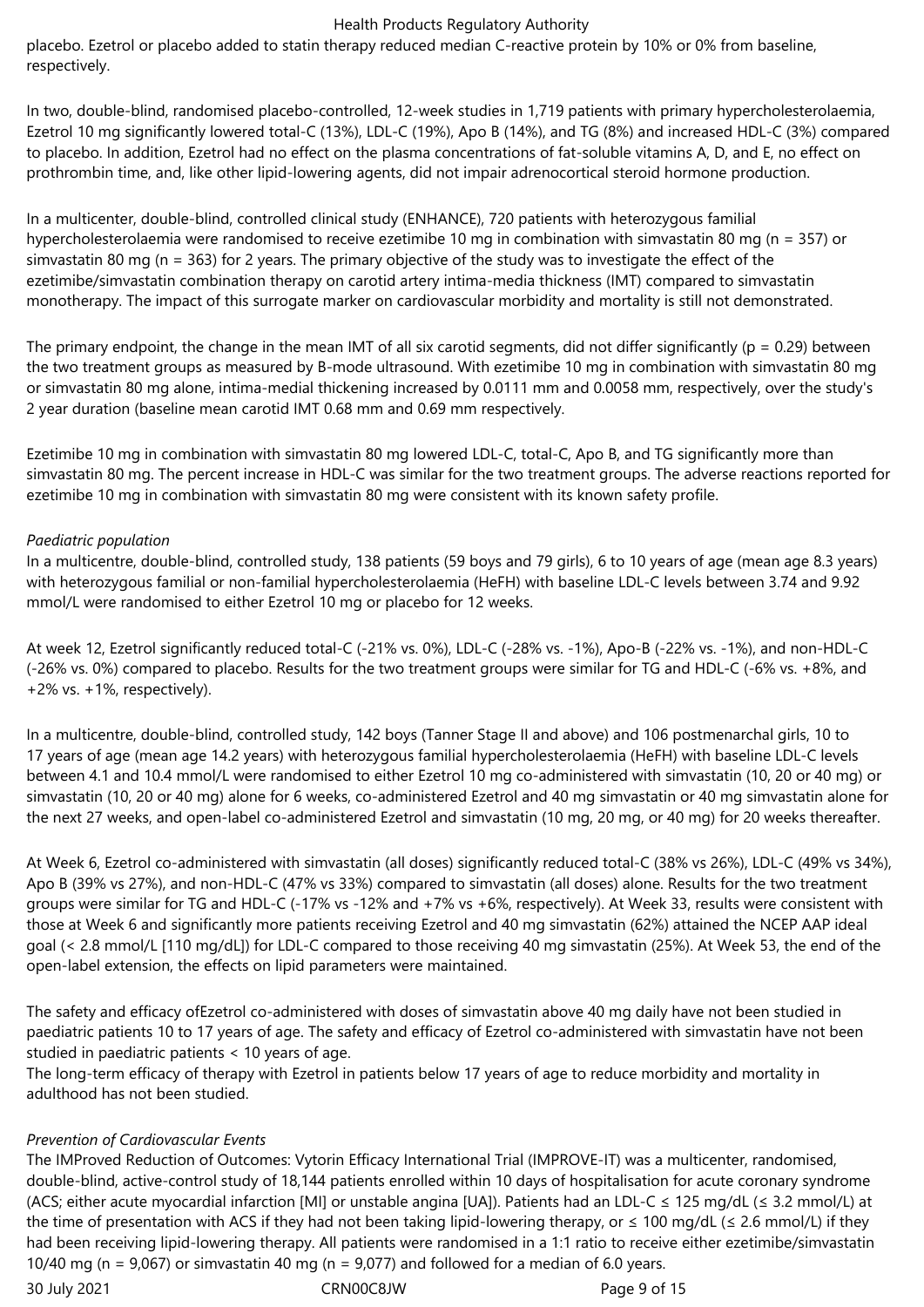Patients had a mean age of 63.6 years; 76% were male, 84% were Caucasian, and 27% were diabetic. The average LDL-C value at the time of study qualifying event was 80 mg/dL (2.1 mmol/L) for those on lipid-lowering therapy (n = 6,390) and 101 mg/dL (2.6 mmol/L) for those not on previous lipid-lowering therapy (n = 11,594). Prior to the hospitalisation for the qualifying ACS event, 34% of the patients were on statin therapy. At one year, the average LDL-C for patients continuing on therapy was 53.2 mg/dL (1.4 mmol/L) for the ezetimibe/simvastatin group and 69.9 mg/dL (1.8 mmol/L) for the simvastatin monotherapy group. Lipid values were generally obtained for patients who remained on study therapy.

The primary endpoint was a composite consisting of cardiovascular death, major coronary events (MCE; defined as non-fatal myocardial infarction, documented unstable angina that required hospitalisation, or any coronary revascularisation procedure occurring at least 30 days after randomised treatment assignment) and non-fatal stroke. The study demonstrated that treatment with ezetimibe when added to simvastatin provided incremental benefit in reducing the primary composite endpoint of cardiovascular death, MCE, and non-fatal stroke compared with simvastatin alone (relative risk reduction of 6.4%,  $p = 0.016$ ). The primary endpoint occurred in 2,572 of 9,067 patients (7-year Kaplan-Meier [KM] rate 32.72%) in the ezetimibe/simvastatin group and 2,742 of 9,077 patients (7-year KM rate 34.67%) in the simvastatin alone group. (See Figure 1 and Table 2.) This incremental benefit is expected to be similar with co-administration of other statins shown to be effective in reducing the risk of cardiovascular events. Total mortality was unchanged in this high risk group (see Table 2).

There was an overall benefit for all strokes; however there was a small non-significant increase in haemorrhagic stroke in the ezetimibe-simvastatin group compared with simvastatin alone (see Table 2). The risk of haemorrhagic stroke for ezetimibe co-administered with higher potency statins in long-term outcome studies has not been evaluated.

The treatment effect of ezetimibe/simvastatin was generally consistent with the overall results across many subgroups, including sex, age, race, medical history of diabetes mellitus, baseline lipid levels, prior statin therapy, prior stroke, and hypertension.



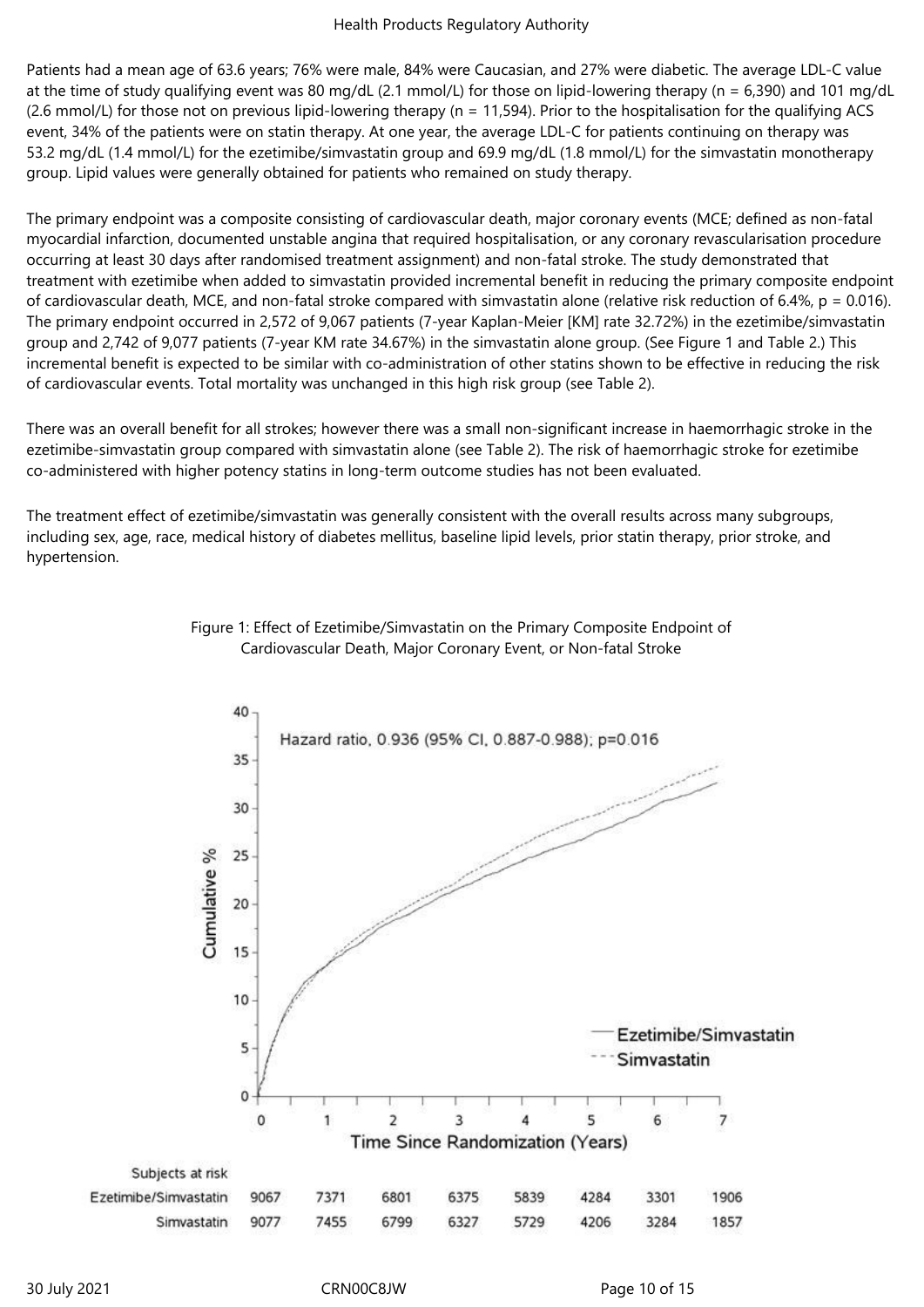| Outcome                                                                                                                      | Ezetimibe/Simvastatin<br>$10/40$ mg <sup>2</sup><br>$(n=9,067)$ |         | Simvastatin<br>$40 \text{ mg}^{\text{b}}$<br>$(n=9,077)$ |                   | <b>Hazard Ratio</b><br>(95% CI) | p-value |
|------------------------------------------------------------------------------------------------------------------------------|-----------------------------------------------------------------|---------|----------------------------------------------------------|-------------------|---------------------------------|---------|
|                                                                                                                              | n                                                               | $K-M\%$ | n                                                        | K-M% <sup>c</sup> |                                 |         |
| <b>Primary Composite Efficacy Endpoint</b>                                                                                   |                                                                 |         |                                                          |                   |                                 |         |
| (CV death, Major Coronary Events and<br>non-fatal stroke)                                                                    | 2,572                                                           | 32.72%  | 2,742                                                    | 34.67%            | 0.936 (0.887, 0.988)            | 0.016   |
| <b>Secondary Composite Efficacy Endpoints</b>                                                                                |                                                                 |         |                                                          |                   |                                 |         |
| CHD death, non-fatal MI, urgent<br>coronary revascularisation after 30 days                                                  | 1,322                                                           | 17.52%  | 1,448                                                    | 18.88%            | 0.912 (0.847, 0.983)            | 0.016   |
| MCE, non-fatal stroke, death (all<br>causes)                                                                                 | 3.089                                                           | 38.65%  | 3,246                                                    | 40.25%            | 0.948 (0.903, 0.996).           | 0.035   |
| CV death, non-fatal MI, unstable<br>angina requiring hospitalisation, any<br>revascularisation, non-fatal stroke             | 2,716                                                           | 34.49%  | 2,869                                                    | 36.20%            | 0.945 (0.897, 0.996)            | 0.035   |
| Components of Primary Composite Endpoint and Select Efficacy Endpoints (first occurrences of specified event at any<br>time) |                                                                 |         |                                                          |                   |                                 |         |
| Cardiovascular death                                                                                                         | 537                                                             | 6.89%   | 538                                                      | 6.84%             | 1.000 (0.887, 1.127)            | 0.997   |
| Major Coronary Event:                                                                                                        |                                                                 |         |                                                          |                   |                                 |         |
| Non-fatal MI                                                                                                                 | 945                                                             | 12.77%  | 1083                                                     | 14.41%            | 0.871 (0.798, 0.950)            | 0.002   |
| Unstable angina requiring<br>hospitalisation                                                                                 | 156                                                             | 2.06%   | 148                                                      | 1.92%             | 1.059 (0.846, 1.326)            | 0.618   |
| Coronary revascularisation after 30<br>days                                                                                  | 1,690                                                           | 21.84%  | 1,793                                                    | 23.36%            | 0.947 (0.886, 1.012)            | 0.107   |
| Non-fatal stroke                                                                                                             | 245                                                             | 3.49%   | 305                                                      | 4.24%             | 0.802(0.678, 0.949)             | 0.010   |
| All MI (fatal and non-fatal)                                                                                                 | 977                                                             | 13.13%  | 1,118                                                    | 14.82%            | 0.872 (0.800, 0.950)            | 0.002   |
| All stroke (fatal and non-fatal)                                                                                             | 296                                                             | 4.16%   | 345                                                      | 4.77%             | 0.857 (0.734, 1.001)            | 0.052   |
| Non-haemorrhagic stroke <sup>d</sup>                                                                                         | 242                                                             | 3.48%   | 305                                                      | 4.23%             | 0.793 (0.670, 0.939)            | 0.007   |
|                                                                                                                              |                                                                 |         |                                                          |                   |                                 |         |
| Haemorrhagic stroke                                                                                                          | 59                                                              | 0.77%   | 43                                                       | 0.59%             | 1.377 (0.930, 2.040)            | 0.110   |

and the second second

<sup>a</sup> 6% were uptitrated to ezetimibe/simvastatin 10/80 mg.

<sup>b</sup> 27% were uptitrated to simvastatin 80 mg.

<sup>c</sup> Kaplan-Meier estimate at 7 years.

<sup>d</sup> includes ischemic stroke or stroke of undetermined type.

#### *Prevention of Major Vascular Events in Chronic Kidney Disease (CKD)*

The Study of Heart and Renal Protection (SHARP) was a multi-national, randomised, placebo-controlled, double-blind study conducted in 9,438 patients with chronic kidney disease, a third of whom were on dialysis at baseline. A total of 4,650 patients were allocated to a fixed dose combination of Ezetrol 10 mg with simvastatin 20 mg and 4,620 to placebo, and followed for a median of 4.9 years. Patients had a mean age of 62 and 63% were male, 72% Caucasian, 23% diabetic and, for those not on dialysis, the mean estimated glomerular filtration rate (eGFR) was 26.5 mL/min/1.73 m<sup>2</sup>. There were no lipid entry criteria. Mean LDL-C at baseline was 108 mg/dL. After one year, including patients no longer taking study medication, LDL-C was reduced 26 % relative to placebo by simvastatin 20 mg alone and 38% by Ezetrol 10 mg combined with simvastatin 20 mg.

The SHARP protocol-specified primary comparison was an intention-to-treat analysis of "major vascular events" (MVE; defined as non-fatal MI or cardiac death, stroke, or any revascularisation procedure) in only those patients initially randomised to the Ezetrol combined with simvastatin ( $n = 4,193$ ) or placebo ( $n = 4,191$ ) groups. Secondary analyses included the same composite analyzed for the full cohort randomised (at study baseline or at year 1) to Ezetrol combined with simvastatin ( $n = 4,650$ ) or placebo ( $n = 4,620$ ) as well as the components of this composite.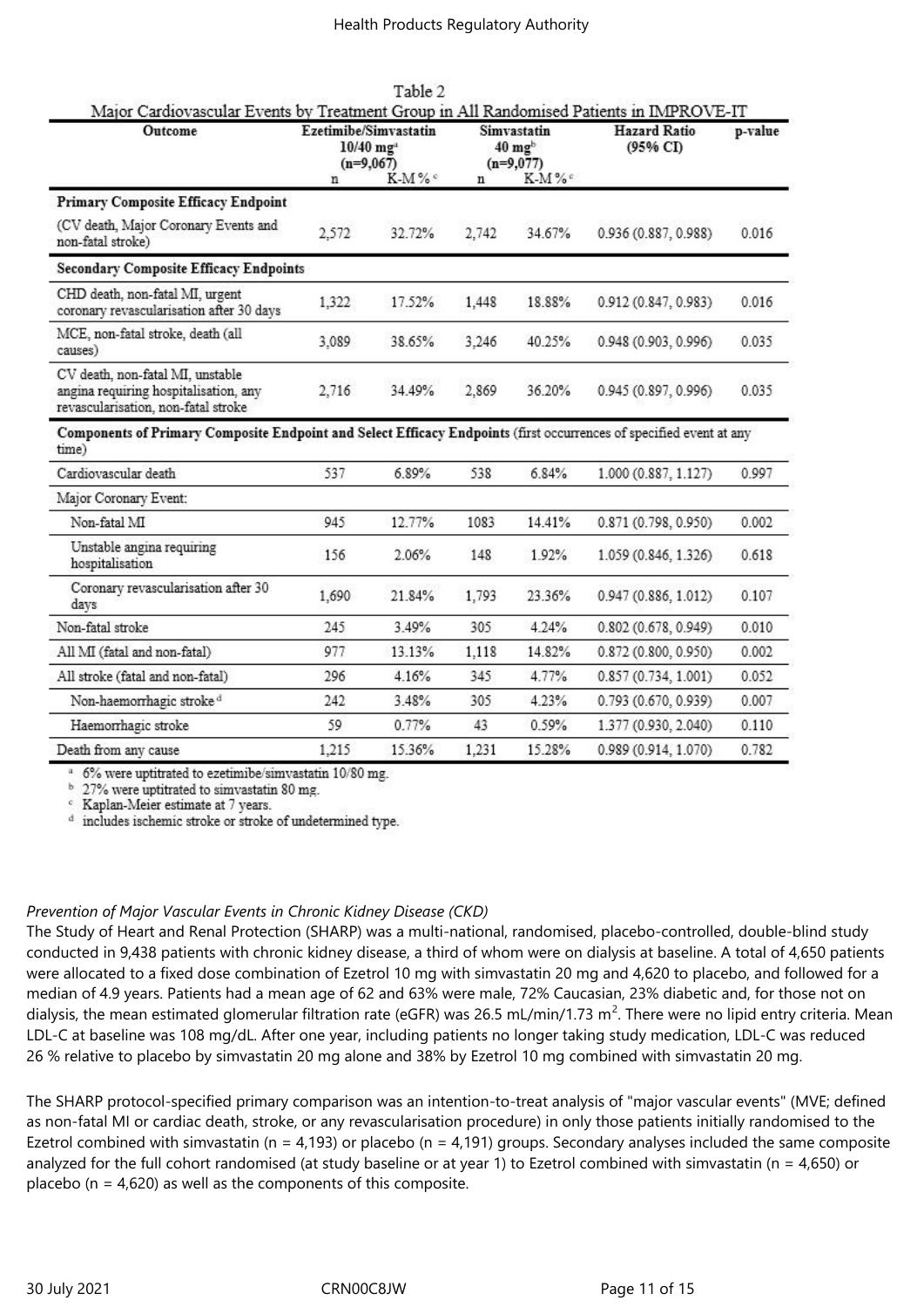The primary endpoint analysis showed that Ezetrol combined with simvastatin significantly reduced the risk of major vascular events (749 patients with events in the placebo group vs. 639 in the Ezetrol combined with simvastatin group) with a relative risk reduction of 16% ( $p = 0.001$ ).

Nevertheless, this study design did not allow for a separate contribution of the monocomponent ezetimibe to efficacy to significantly reduce the risk of major vascular events in patients with CKD.

The individual components of MVE in all randomised patients are presented in Table 3. Ezetrol combined with simvastatin significantly reduced the risk of stroke and any revascularisation, with non-significant numerical differences favouring Ezetrol combined with simvastatin for non-fatal MI and cardiac death.

| Outcome                                            | Ezetrol 10 mg<br>combined with<br>simvastatin<br>20 <sub>mg</sub><br>$(n = 4,650)$ | Placebo<br>$(n = 4,620)$ | Risk Ratio<br>(95% CI) | P-value |
|----------------------------------------------------|------------------------------------------------------------------------------------|--------------------------|------------------------|---------|
| Major Vascular Events                              | 701 (15.1%)                                                                        | 814 (17.6%)              | $0.85(0.77-0.94)$      | 0.001   |
| Non-fatal MI                                       | 134 (2.9%)                                                                         | 159 (3.4%)               | $0.84(0.66 - 1.05)$    | 0.12    |
| Cardiac Death                                      | 253 (5.4%)                                                                         | 272 (5.9%)               | $0.93(0.78-1.10)$      | 0.38    |
| Any Stroke                                         | 171(3.7%)                                                                          | 210 (4.5%)               | $0.81(0.66 - 0.99)$    | 0.038   |
| Non-haemorrhagic<br>Stroke                         | 131(2.8%)                                                                          | 174 (3.8%)               | $0.75(0.60-0.94)$      | 0.011   |
| Haemorrhagic<br>Stroke                             | 45 (1.0%)                                                                          | 37 (0.8%)                | $1.21(0.78-1.86)$      | 0.40    |
| Any Revascularisation                              | $284(6.1\%)$                                                                       | 352 (7.6%)               | $0.79(0.68-0.93)$      | 0.004   |
| Major Atherosclerotic<br>Events (MAE) <sup>b</sup> | 526 (11.3%)                                                                        | 619 (13.4%)              | $0.83(0.74-0.94)$      | 0.002   |

| Table 3                                                                                   |
|-------------------------------------------------------------------------------------------|
| Major Vascular Events by Treatment Group in all randomised patients in SHARP <sup>a</sup> |

"Intention-to-treat analysis on all SHARP patients randomised to Ezetrol combined with simvastatin or placebo either at baseline or year 1 <sup>16</sup> MAE; defined as the composite of non-fatal myocardial infarction, coronary death, non-haemorrhagic stroke, or any revascularisation

The absolute reduction in LDL cholesterol achieved with Ezetrol combined with simvastatin was lower among patients with a lower baseline LDL-C (< 2.5 mmol/L) and patients on dialysis at baseline than the other patients, and the corresponding risk reductions in these two groups were attenuated.

#### *Homozygous Familial Hypercholesterolaemia (HoFH)*

A double‑blind, randomised, 12‑week study enrolled 50 patients with a clinical and/or genotypic diagnosis of HoFH, who were receiving atorvastatin or simvastatin (40 mg) with or without concomitant LDL apheresis. Ezetrol co-administered with atorvastatin (40 or 80 mg) or simvastatin (40 or 80 mg), significantly reduced LDL‑C by 15% compared with increasing the dose of simvastatin or atorvastatin monotherapy from 40 to 80 mg.

#### *Homozygous Sitosterolaemia (Phytosterolaemia)*

In a double-blind, placebo-controlled, 8-week trial, 37 patients with homozygous sitosterolaemia were randomised to receive Ezetrol 10 mg ( $n = 30$ ) or placebo ( $n = 7$ ). Some patients were receiving other treatments (e.g. statins, resins). Ezetrol significantly lowered the two major plant sterols, sitosterol and campesterol, by 21% and 24% from baseline, respectively. The effects of decreasing sitosterol on morbidity and mortality in this population are not known.

#### *Aortic Stenosis*

The Simvastatin and Ezetimibe for the Treatment of Aortic Stenosis (SEAS) study was a multi-center, double-blind, placebo-controlled study with a median duration of 4.4 years conducted in 1,873 patients with asymptomatic aortic stenosis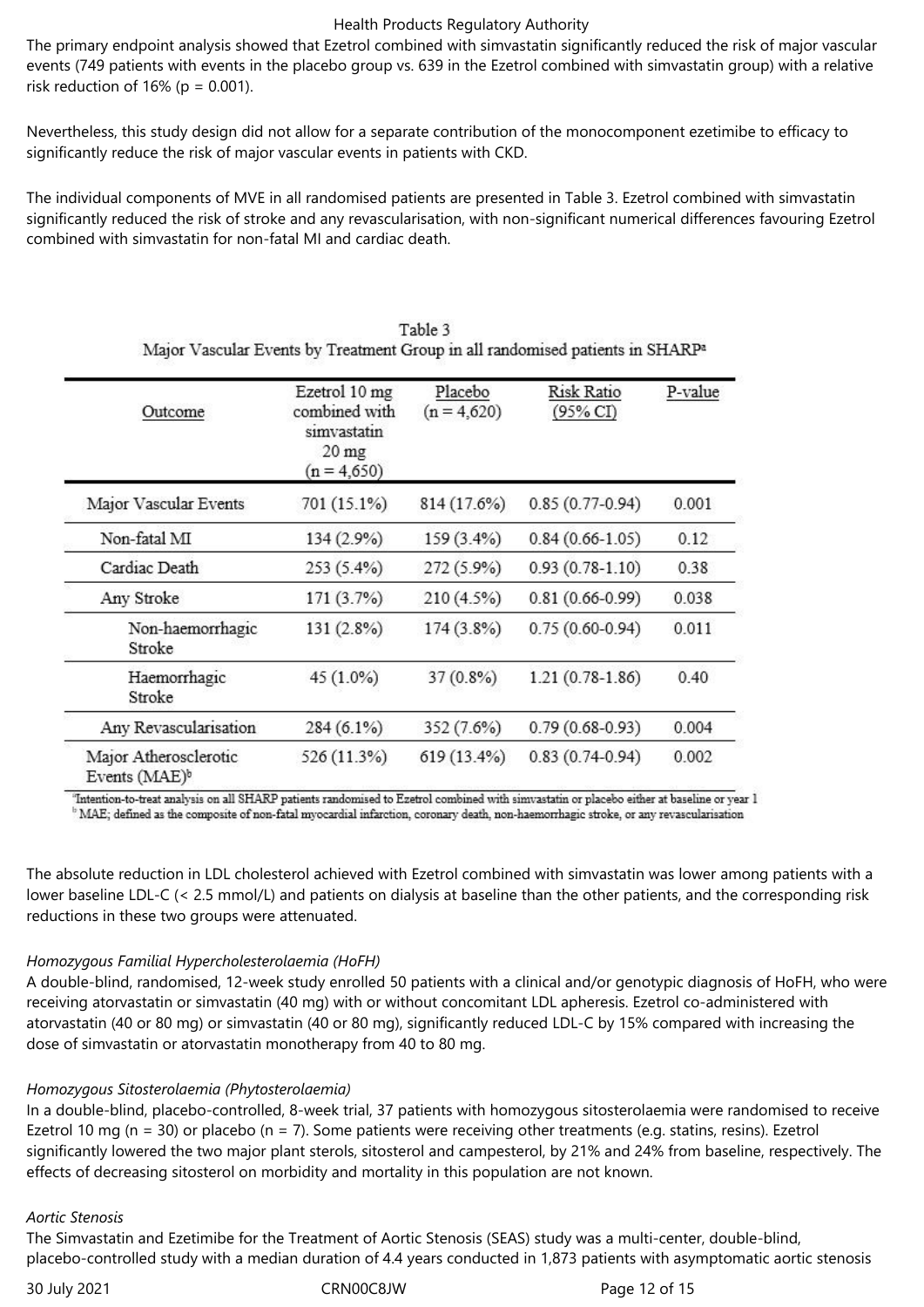(AS), documented by Doppler-measured aortic peak flow velocity within the range of 2.5 to 4.0 m/s. Only patients who were considered not to require statin treatment for purposes of reducing atherosclerotic cardiovascular disease risk were enrolled. Patients were randomised 1:1 to receive placebo or co-administered ezetimibe 10 mg and simvastatin 40 mg daily.

The primary endpoint was the composite of major cardiovascular events (MCE) consisting of cardiovascular death, aortic valve replacement (AVR) surgery, congestive heart failure (CHF) as a result of progression of AS, non-fatal myocardial infarction, coronary artery bypass grafting (CABG), percutaneous coronary intervention (PCI), hospitalisation for unstable angina, and nonhaemorrhagic stroke. The key secondary endpoints were composites of subsets of the primary endpoint event categories.

Compared to placebo, ezetimibe/simvastatin 10/40 mg did not significantly reduce the risk of MCE.

The primary outcome occurred in 333 patients (35.3%) in the ezetimibe/simvastatin group and in 355 patients (38.2%) in the placebo group (hazard ratio in the ezetimibe/simvastatin group, 0.96; 95% confidence interval, 0.83 to 1.12;  $p = 0.59$ ). Aortic valve replacement was performed in 267 patients (28.3%) in the ezetimibe/simvastatin group and in 278 patients (29.9%) in the placebo group (hazard ratio, 1.00; 95% CI, 0.84 to 1.18; p = 0.97). Fewer patients had ischemic cardiovascular events in the ezetimibe/simvastatin group (n = 148) than in the placebo group (n=187) (hazard ratio, 0.78; 95% CI, 0.63 to 0.97; p = 0.02), mainly because of the smaller number of patients who underwent coronary artery bypass grafting.

Cancer occurred more frequently in the ezetimibe/simvastatin group (105 versus 70,  $p = 0.01$ ). The clinical relevance of this observation is uncertain as in the bigger SHARP trial the total number of patients with any incident cancer (438 in the ezetimibe/ simvastatin versus 439 placebo group) did not differ. In addition, in the IMPROVE-IT trial the total number of patients with any new malignancy (853 in the ezetimibe/simvastatin group versus 863 in the simvastatin group) did not differ significantly and therefore the finding of SEAS trial could not be confirmed by SHARP or IMPROVE-IT.

## **5.2 Pharmacokinetic properties**

## Absorption

After oral administration, ezetimibe is rapidly absorbed and extensively conjugated to a pharmacologically active phenolic glucuronide (ezetimibe-glucuronide). Mean maximum plasma concentrations ( $C_{\text{max}}$ ) occur within 1 to 2 hours for ezetimibe-glucuronide and 4 to 12 hours for ezetimibe. The absolute bioavailability of ezetimibe cannot be determined as the compound is virtually insoluble in aqueous media suitable for injection.

Concomitant food administration (high fat or non-fat meals) had no effect on the oral bioavailability of ezetimibe when administered as Ezetrol 10‑mg tablets. Ezetrol can be administered with or without food.

# Distribution

Ezetimibe and ezetimibe‑glucuronide are bound 99.7% and 88 to 92% to human plasma proteins, respectively.

#### Biotransformation

Ezetimibe is metabolised primarily in the small intestine and liver via glucuronide conjugation (a phase II reaction) with subsequent biliary excretion. Minimal oxidative metabolism (a phase I reaction) has been observed in all species evaluated. Ezetimibe and ezetimibe‑glucuronide are the major drug-derived compounds detected in plasma, constituting approximately 10 to 20% and 80 to 90% of the total drug in plasma, respectively. Both ezetimibe and ezetimibe-glucuronide are slowly eliminated from plasma with evidence of significant enterohepatic recycling. The half-life for ezetimibe and ezetimibe-glucuronide is approximately 22 hours.

#### **Elimination**

Following oral administration of  $^{14}$ C-ezetimibe (20 mg) to human subjects, total ezetimibe accounted for approximately 93% of the total radioactivity in plasma. Approximately 78% and 11% of the administered radioactivity were recovered in the faeces and urine, respectively, over a 10‑day collection period. After 48 hours, there were no detectable levels of radioactivity in the plasma.

#### Special Populations

#### *Paediatric population*

The pharmacokinetics of ezetimibe are similar between children  $\geq 6$  years and adults. Pharmacokinetic data in the paediatric population < 6 years of age are not available. Clinical experience in paediatric and adolescent patients includes patients with HoFH, HeFH, or sitosterolaemia.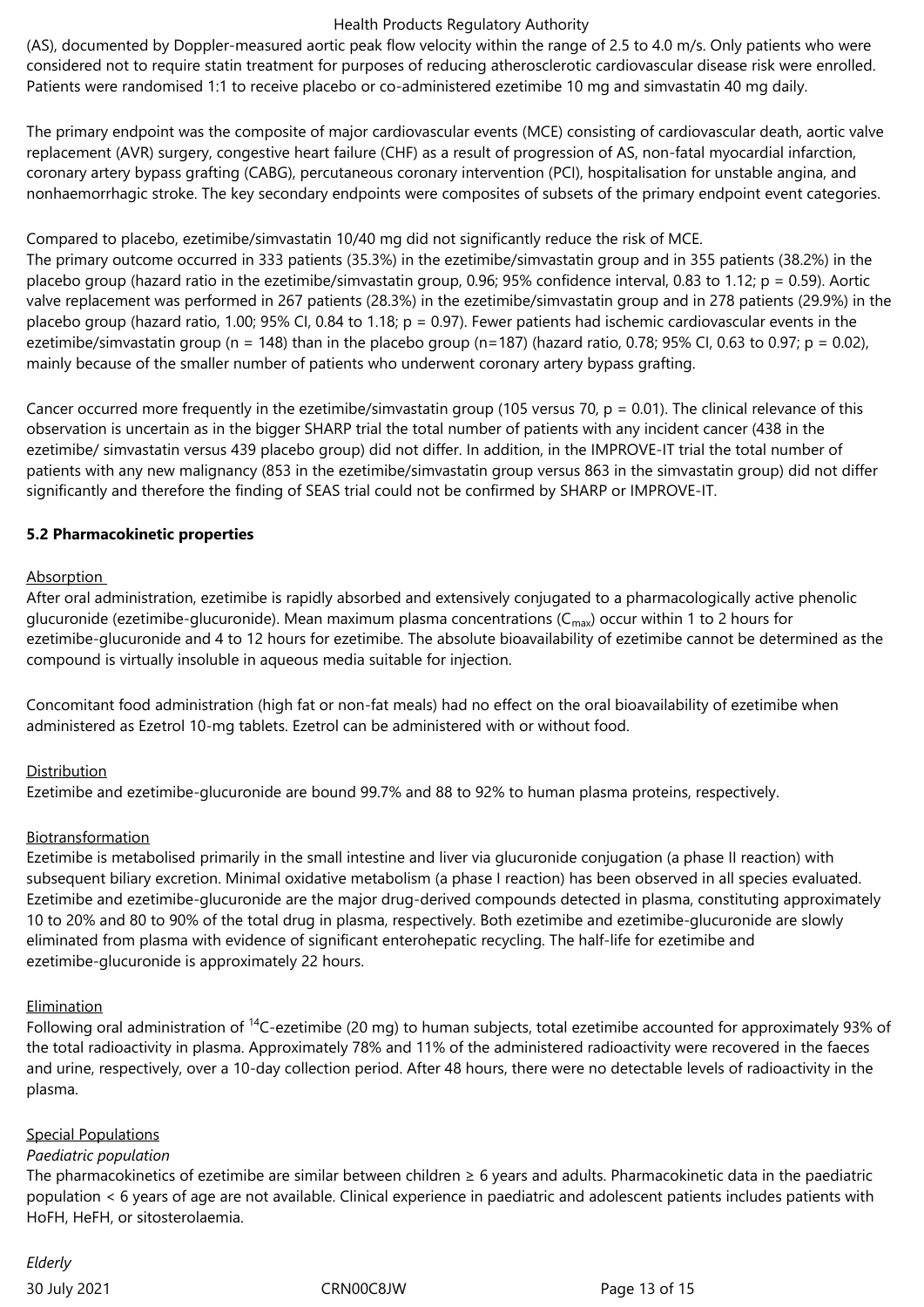Plasma concentrations for total ezetimibe are about 2-fold higher in the elderly ( $\geq 65$  years) than in the young (18 to 45 years). LDL-C reduction and safety profile are comparable between elderly and young subjects treated with Ezetrol. Therefore, no dosage adjustment is necessary in the elderly.

## *Hepatic impairment*

After a single 10‑mg dose of ezetimibe, the mean AUC for total ezetimibe was increased approximately 1.7‑fold in patients with mild hepatic impairment (Child-Pugh score 5 or 6), compared to healthy subjects. In a 14-day, multiple-dose study (10 mg daily) in patients with moderate hepatic impairment (Child‑Pugh score 7 to 9), the mean AUC for total ezetimibe was increased approximately 4‑fold on Day 1 and Day 14 compared to healthy subjects. No dosage adjustment is necessary for patients with mild hepatic impairment. Due to the unknown effects of the increased exposure to ezetimibe in patients with moderate or severe (Child-Pugh score > 9) hepatic impairment, Ezetrol is not recommended in these patients (see section 4.4).

## *Renal impairment*

After a single 10-mg dose of ezetimibe in patients with severe renal disease (n = 8; mean CrCl  $\leq$  30 mL/min/1.73 m <sup>2</sup>), the mean AUC for total ezetimibe was increased approximately 1.5-fold, compared to healthy subjects ( $n = 9$ ). This result is not considered clinically significant. No dosage adjustment is necessary for renally impaired patients.

An additional patient in this study (post-renal transplant and receiving multiple medications, including ciclosporin) had a 12-fold greater exposure to total ezetimibe.

## *Gender*

Plasma concentrations for total ezetimibe are slightly higher (approximately 20%) in women than in men. LDL-C reduction and safety profile are comparable between men and women treated with Ezetrol. Therefore, no dosage adjustment is necessary on the basis of gender.

## **5.3 Preclinical safety data**

Animal studies on the chronic toxicity of ezetimibe identified no target organs for toxic effects. In dogs treated for four weeks with ezetimibe ( $\geq 0.03$  mg/kg/day) the cholesterol concentration in the cystic bile was increased by a factor of 2.5 to 3.5. However, in a one year study on dogs given doses of up to 300 mg/kg/day no increased incidence of cholelithiasis or other hepatobiliary effects were observed. The significance of these data for humans is not known. A lithogenic risk associated with the therapeutic use of Ezetrol cannot be ruled out.

In co-administration studies with ezetimibe and statins the toxic effects observed were essentially those typically associated with statins. Some of the toxic effects were more pronounced than observed during treatment with statins alone. This is attributed to pharmacokinetic and pharmacodynamic interactions in co-administration therapy. No such interactions occurred in the clinical studies. Myopathies occurred in rats only after exposure to doses that were several times higher than the human therapeutic dose (approximately 20 times the AUC level for statins and 500 to 2,000 times the AUC level for the active metabolites).

In a series of *in vivo* and *in vitro* assays ezetimibe, given alone or co-administered with statins, exhibited no genotoxic potential. Long-term carcinogenicity tests on ezetimibe were negative.

Ezetimibe had no effect on the fertility of male or female rats, nor was it found to be teratogenic in rats or rabbits, nor did it affect prenatal or postnatal development. Ezetimibe crossed the placental barrier in pregnant rats and rabbits given multiple doses of 1,000 mg/kg/day. The co-administration of ezetimibe and statins was not teratogenic in rats. In pregnant rabbits a small number of skeletal deformities (fused thoracic and caudal vertebrae, reduced number of caudal vertebrae) were observed. The co-administration of ezetimibe with lovastatin resulted in embryolethal effects.

#### **6 PHARMACEUTICAL PARTICULARS**

# **6.1 List of excipients**

Croscarmellose sodium Lactose monohydrate Magnesium stearate Microcrystalline cellulose Povidone (K29-32)